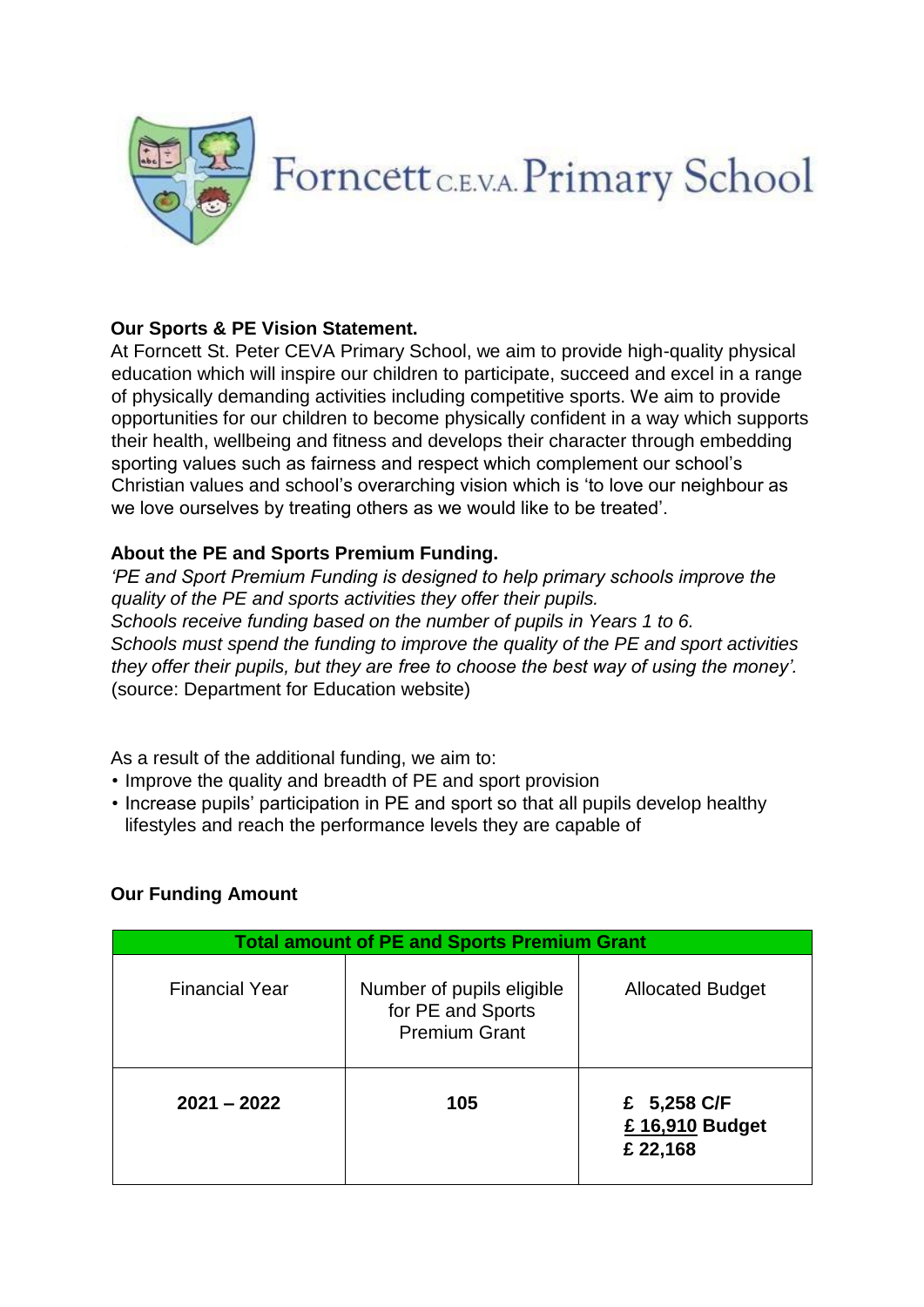## **Key Focus areas for 2021 - 2022**

We continue to develop successful areas from previous years and introduce new opportunities to our children:

- Continue to offer opportunities for our children to sample different kinds of sport and physical activities
- Continue to hire a quality sports coach to upskill staff in teaching a wider range of sport, to ensure we have a sustainable legacy of capable staff
- Purchase new and replacement indoor sports equipment
- To maintain the running track and continue to instigate the school's own 'Daily Run'
- To replace the existing large outdoor equipment with new, challenging and fit for purpose equipment for all ages
- To purchase outdoor gym equipment suitable for all ages
- To employ 1:1 Pastoral Support Worker to provide wellbeing support for both students and their families
- Continue to subscribe to the Cluster Sports Co-ordinator services so we can have access to all Norfolk School Sports Partnership activities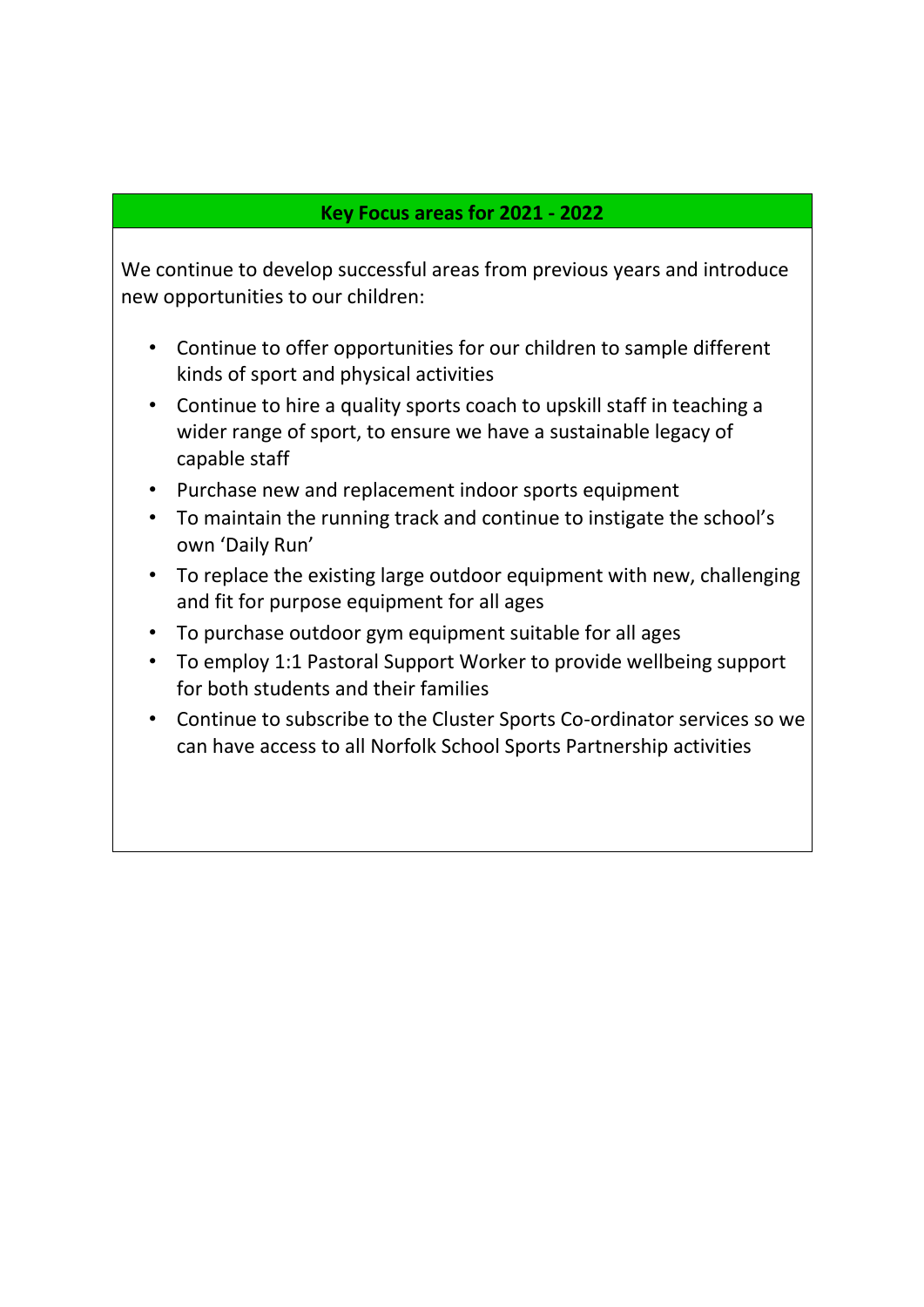| <b>Academic Year 2021-2022</b>                                                     |         |                                                                                                             |                                                                                                                         |  |  |  |
|------------------------------------------------------------------------------------|---------|-------------------------------------------------------------------------------------------------------------|-------------------------------------------------------------------------------------------------------------------------|--|--|--|
| <b>Key developments</b>                                                            | Cost    | <b>Objective</b>                                                                                            | Impact/Outcome                                                                                                          |  |  |  |
| To purchase storage<br>for the hall                                                | £500    | To be able to store the<br>equipment safely.                                                                | <b>Equipment stored</b><br>safely which will<br>ensure it does not<br>get lost of broken.                               |  |  |  |
| Purchase of various<br>play equipment to<br>engage and encourage<br>physical play. | £983.96 | To ensure children are<br>able to play physically<br>in a variety of settings<br>around the school.         | Children able to<br>access equipment<br>all year round and<br>in different parts<br>of the school.                      |  |  |  |
| To purchase circuit<br>equipment                                                   | £250    | To support children<br>who need additional<br>skills.                                                       | Children given<br>specific support<br>and impact<br>monitored and<br>evident.                                           |  |  |  |
| In school staff<br>CPD/Upskilling<br>alongside a qualified<br>specialist coach     | £1553   | To teach/upskill staff<br>in how to confidently<br>teach a range of<br>sports, to ensure<br>sustainability. | Staff have<br>reported an<br>ongoing<br>confidence,<br>knowledge and<br>ability to teach a<br>wider range of<br>sports. |  |  |  |

# **ACTION PLAN FOR SPENDING OF SPORTS PREMIUM 2020 -2021**